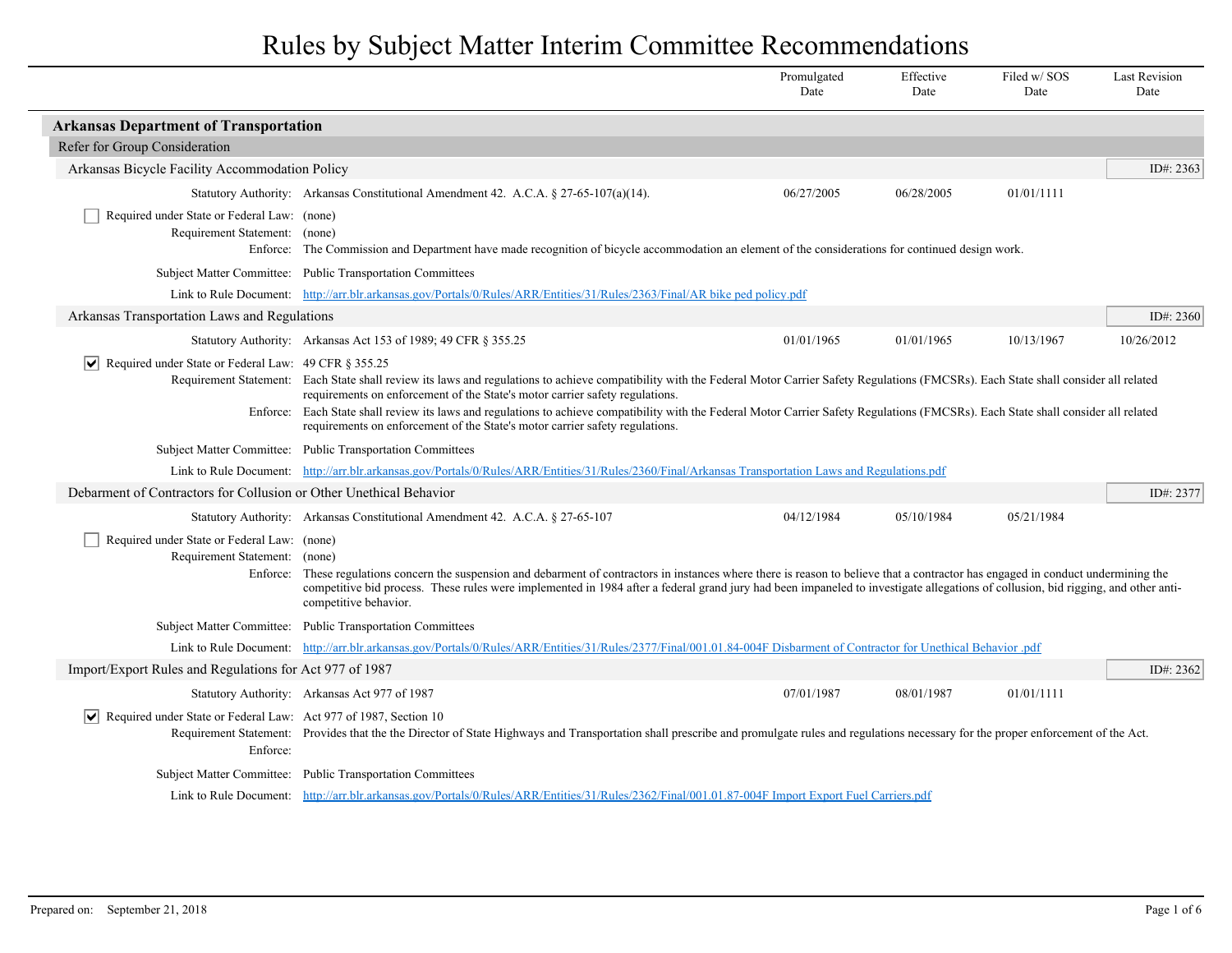|                                                                              |                                                                                                                                                                                                                                                                                                                                                                                                                                                                                                                                                                                                                                                                                                                                                                                                                                                                                                                                                                                                                                                                                                                                                                                                                                                                                                                                                                                                                                                                                                                                                                                                                                                                                                                                                                                                                                                                                                                                                                                                                                                                                                                                                                                                                                                                                                                                                | Promulgated<br>Date | Effective<br>Date | Filed w/SOS<br>Date | <b>Last Revision</b><br>Date |  |
|------------------------------------------------------------------------------|------------------------------------------------------------------------------------------------------------------------------------------------------------------------------------------------------------------------------------------------------------------------------------------------------------------------------------------------------------------------------------------------------------------------------------------------------------------------------------------------------------------------------------------------------------------------------------------------------------------------------------------------------------------------------------------------------------------------------------------------------------------------------------------------------------------------------------------------------------------------------------------------------------------------------------------------------------------------------------------------------------------------------------------------------------------------------------------------------------------------------------------------------------------------------------------------------------------------------------------------------------------------------------------------------------------------------------------------------------------------------------------------------------------------------------------------------------------------------------------------------------------------------------------------------------------------------------------------------------------------------------------------------------------------------------------------------------------------------------------------------------------------------------------------------------------------------------------------------------------------------------------------------------------------------------------------------------------------------------------------------------------------------------------------------------------------------------------------------------------------------------------------------------------------------------------------------------------------------------------------------------------------------------------------------------------------------------------------|---------------------|-------------------|---------------------|------------------------------|--|
|                                                                              | Permit Regulations for the Movement of Oversize And/Or Overweight Vehicle on the Arkansas State Highway System                                                                                                                                                                                                                                                                                                                                                                                                                                                                                                                                                                                                                                                                                                                                                                                                                                                                                                                                                                                                                                                                                                                                                                                                                                                                                                                                                                                                                                                                                                                                                                                                                                                                                                                                                                                                                                                                                                                                                                                                                                                                                                                                                                                                                                 |                     |                   |                     | ID#: 2338                    |  |
|                                                                              | Statutory Authority: ACA 27-35-210 and 27-35-301, et seq.                                                                                                                                                                                                                                                                                                                                                                                                                                                                                                                                                                                                                                                                                                                                                                                                                                                                                                                                                                                                                                                                                                                                                                                                                                                                                                                                                                                                                                                                                                                                                                                                                                                                                                                                                                                                                                                                                                                                                                                                                                                                                                                                                                                                                                                                                      | 03/15/1984          | 05/21/1984        | 05/01/1984          | 06/11/2000                   |  |
| Required under State or Federal Law: (none)<br>Requirement Statement: (none) | Enforce: Multiple statutes within the Arkansas Code provide specific authority for the Arkansas Highway Commission to draft rules for the movement of overweight and oversize vehicles<br>on the highway system within certain parameters. These rules implement those statutory requirements, and provide the details concerning the permits available and the<br>circumstances for their issuance.                                                                                                                                                                                                                                                                                                                                                                                                                                                                                                                                                                                                                                                                                                                                                                                                                                                                                                                                                                                                                                                                                                                                                                                                                                                                                                                                                                                                                                                                                                                                                                                                                                                                                                                                                                                                                                                                                                                                           |                     |                   |                     |                              |  |
|                                                                              | Subject Matter Committee: Public Transportation Committees                                                                                                                                                                                                                                                                                                                                                                                                                                                                                                                                                                                                                                                                                                                                                                                                                                                                                                                                                                                                                                                                                                                                                                                                                                                                                                                                                                                                                                                                                                                                                                                                                                                                                                                                                                                                                                                                                                                                                                                                                                                                                                                                                                                                                                                                                     |                     |                   |                     |                              |  |
|                                                                              | Link to Rule Document: http://arr.blr.arkansas.gov/Portals/0/Rules/ARR/Entities/31/Rules/2338/Final/001.01.00-001 Oversize and Overweight.pdf                                                                                                                                                                                                                                                                                                                                                                                                                                                                                                                                                                                                                                                                                                                                                                                                                                                                                                                                                                                                                                                                                                                                                                                                                                                                                                                                                                                                                                                                                                                                                                                                                                                                                                                                                                                                                                                                                                                                                                                                                                                                                                                                                                                                  |                     |                   |                     |                              |  |
| Procedures for New or Revised Freeway Access in Arkansas                     |                                                                                                                                                                                                                                                                                                                                                                                                                                                                                                                                                                                                                                                                                                                                                                                                                                                                                                                                                                                                                                                                                                                                                                                                                                                                                                                                                                                                                                                                                                                                                                                                                                                                                                                                                                                                                                                                                                                                                                                                                                                                                                                                                                                                                                                                                                                                                |                     |                   |                     | ID#: 2365                    |  |
|                                                                              | Statutory Authority: Arkansas Constitutional Amendment 42; 23 USC 111                                                                                                                                                                                                                                                                                                                                                                                                                                                                                                                                                                                                                                                                                                                                                                                                                                                                                                                                                                                                                                                                                                                                                                                                                                                                                                                                                                                                                                                                                                                                                                                                                                                                                                                                                                                                                                                                                                                                                                                                                                                                                                                                                                                                                                                                          | 01/01/1990          | 06/01/1990        | 01/11/1911          | 06/01/2011                   |  |
| $ \mathbf{v} $ Required under State or Federal Law: 23 USC 111               | Requirement Statement: Section 111 of Title 23, United States Code (23 USC 111) requires that proposed new or revised Interstate access must be approved by the Federal Highway Administration<br>(FHWA) before such access modifications can be made. This report explains the FHWA policy (The Policy) for new or revised Interstate access proposals and establishes<br>procedures for applying that policy in Arkansas. The Policy was originally issued in 1990 and then revised in February 1998 and in August 2009.<br>While The Policy applies to new or revised access points to the Interstate System, the Arkansas State Highway and Transportation Department (AHTD) and the Arkansas Division<br>Office of FHWA have jointly agreed to apply The Policy to all fully access-controlled freeways in Arkansas regardless of the source(s) for funding the changes. The Policy applies<br>to all federal, state, and local government agencies and private entities that propose and/or finance projects for new or modified access. Further, The Policy does not imply that the<br>AHTD is relinquishing its authority over any part of the State Highway System.<br>Enforce: Section 111 of Title 23, United States Code (23 USC 111) requires that proposed new or revised Interstate access must be approved by the Federal Highway Administration<br>(FHWA) before such access modifications can be made. This report explains the FHWA policy (The Policy) for new or revised Interstate access proposals and establishes<br>procedures for applying that policy in Arkansas. The Policy was originally issued in 1990 and then revised in February 1998 and in August 2009. While The Policy applies to new<br>or revised access points to the Interstate System, the Arkansas State Highway and Transportation Department (AHTD) and the Arkansas Division Office of FHWA have jointly<br>agreed to apply The Policy to all fully access-controlled freeways in Arkansas regardless of the source(s) for funding the changes. The Policy applies to all federal, state, and local<br>government agencies and private entities that propose and/or finance projects for new or modified access. Further, The Policy does not imply that the AHTD is relinquishing its<br>authority over any part of the State Highway System. |                     |                   |                     |                              |  |
|                                                                              | Subject Matter Committee: Public Transportation Committees<br>Link to Rule Document: http://arr.blr.arkansas.gov/Portals/0/Rules/ARR/Entities/31/Rules/2365/Final/Procedures for New or Revised Freeway Access in Arkansas adopted June 20pdf                                                                                                                                                                                                                                                                                                                                                                                                                                                                                                                                                                                                                                                                                                                                                                                                                                                                                                                                                                                                                                                                                                                                                                                                                                                                                                                                                                                                                                                                                                                                                                                                                                                                                                                                                                                                                                                                                                                                                                                                                                                                                                  |                     |                   |                     |                              |  |
|                                                                              | Regulations for Commercial Driver's License Waiver for Farm-Related Businesses                                                                                                                                                                                                                                                                                                                                                                                                                                                                                                                                                                                                                                                                                                                                                                                                                                                                                                                                                                                                                                                                                                                                                                                                                                                                                                                                                                                                                                                                                                                                                                                                                                                                                                                                                                                                                                                                                                                                                                                                                                                                                                                                                                                                                                                                 |                     |                   |                     | ID#: 2378                    |  |
|                                                                              | Statutory Authority: A.C.A. § 27-23-119 and 27-23-102; 49 CFR § 383.3                                                                                                                                                                                                                                                                                                                                                                                                                                                                                                                                                                                                                                                                                                                                                                                                                                                                                                                                                                                                                                                                                                                                                                                                                                                                                                                                                                                                                                                                                                                                                                                                                                                                                                                                                                                                                                                                                                                                                                                                                                                                                                                                                                                                                                                                          | 04/29/1992          | 05/07/1992        | 05/07/1992          |                              |  |
| Required under State or Federal Law: (none)<br>Requirement Statement: (none) | Enforce: Provides a waiver to certain farm implement drivers from certain portions of the Commercial Motor Vehicle regulations. Agriculture brings with it it's own set of needs, and the<br>federal government has allowed those needs to be recognized in the appropriate federal regulations.                                                                                                                                                                                                                                                                                                                                                                                                                                                                                                                                                                                                                                                                                                                                                                                                                                                                                                                                                                                                                                                                                                                                                                                                                                                                                                                                                                                                                                                                                                                                                                                                                                                                                                                                                                                                                                                                                                                                                                                                                                               |                     |                   |                     |                              |  |
|                                                                              | Subject Matter Committee: Public Transportation Committees                                                                                                                                                                                                                                                                                                                                                                                                                                                                                                                                                                                                                                                                                                                                                                                                                                                                                                                                                                                                                                                                                                                                                                                                                                                                                                                                                                                                                                                                                                                                                                                                                                                                                                                                                                                                                                                                                                                                                                                                                                                                                                                                                                                                                                                                                     |                     |                   |                     |                              |  |
|                                                                              | Link to Rule Document: http://arr.blr.arkansas.gov/Portals/0/Rules/ARR/Entities/31/Rules/2378/Final/001.01.92-002F Waiver for farm related CDL.pdf                                                                                                                                                                                                                                                                                                                                                                                                                                                                                                                                                                                                                                                                                                                                                                                                                                                                                                                                                                                                                                                                                                                                                                                                                                                                                                                                                                                                                                                                                                                                                                                                                                                                                                                                                                                                                                                                                                                                                                                                                                                                                                                                                                                             |                     |                   |                     |                              |  |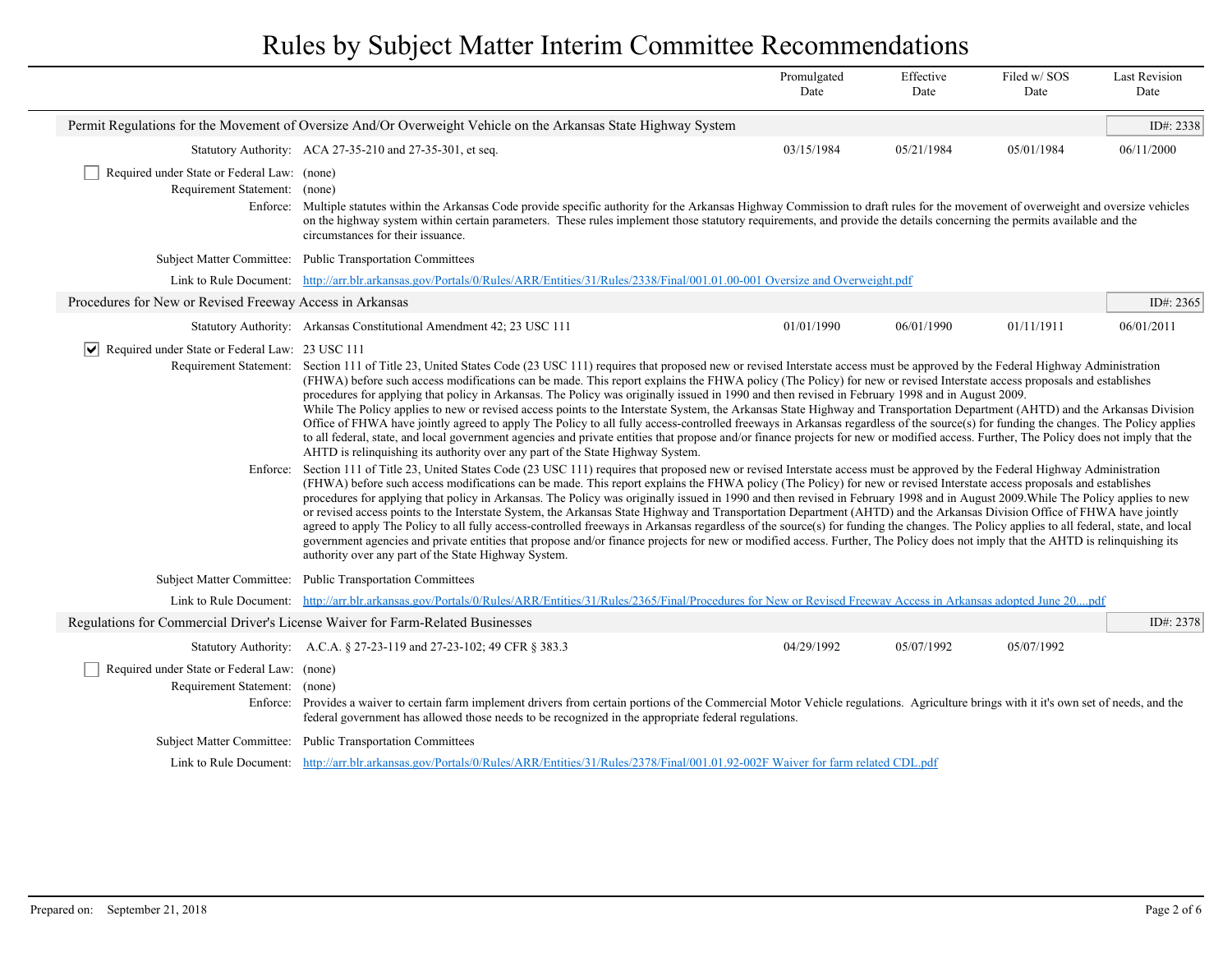|                                                                                          |                                                                                                                                                                                                                                                                                                                                                                                                                  | Promulgated<br>Date | Effective<br>Date | Filed w/SOS<br>Date | <b>Last Revision</b><br>Date |  |  |
|------------------------------------------------------------------------------------------|------------------------------------------------------------------------------------------------------------------------------------------------------------------------------------------------------------------------------------------------------------------------------------------------------------------------------------------------------------------------------------------------------------------|---------------------|-------------------|---------------------|------------------------------|--|--|
| Restore Sign Visibility Policy                                                           |                                                                                                                                                                                                                                                                                                                                                                                                                  |                     |                   |                     | ID#: 2370                    |  |  |
|                                                                                          | Statutory Authority: A.C.A. § 27-64-103, 27-67-302 and 27-67-304                                                                                                                                                                                                                                                                                                                                                 | 02/06/2012          | 07/12/2013        | 06/12/2013          | 06/15/2017                   |  |  |
| Required under State or Federal Law: (none)<br>Requirement Statement: (none)<br>Enforce: | The purpose of this policy is to establish procedures whereby sign owners may obtain permits from the Arkansas Department of Transportation to restore the visibility to their signs<br>from adjacent State Highways controlled pursuant to the Regulations for the Control of Outdoor Advertising. It allows for use of the right-of-way, and for control of conduct<br>related to the use of the right-of-way. |                     |                   |                     |                              |  |  |
|                                                                                          | Subject Matter Committee: Public Transportation Committees                                                                                                                                                                                                                                                                                                                                                       |                     |                   |                     |                              |  |  |
|                                                                                          | Link to Rule Document: http://arr.blr.arkansas.gov/Portals/0/Rules/ARR/Entities/31/Rules/2370/Final/RSVP.pdf                                                                                                                                                                                                                                                                                                     |                     |                   |                     |                              |  |  |
| Rules for Access Driveways to Arkansas State Highways                                    |                                                                                                                                                                                                                                                                                                                                                                                                                  |                     |                   |                     | ID#: 2359                    |  |  |
|                                                                                          | Statutory Authority: ACA 27-65-107(a)(14)                                                                                                                                                                                                                                                                                                                                                                        | 02/25/1954          | 06/28/1961        | 10/13/1967          | 11/12/2017                   |  |  |
| Required under State or Federal Law: (none)<br>Requirement Statement:<br>Enforce:        | (none)<br>Continued enforcement is necessary in order to promote safety, driveability, and proper traffic control on Arkansas' highways.                                                                                                                                                                                                                                                                         |                     |                   |                     |                              |  |  |
|                                                                                          | Subject Matter Committee: Public Transportation Committees                                                                                                                                                                                                                                                                                                                                                       |                     |                   |                     |                              |  |  |
|                                                                                          | Link to Rule Document: http://arr.blr.arkansas.gov/Portals/0/Rules/ARR/Entities/31/Rules/2359/Final/2017 Access Driveways Rules.pdf                                                                                                                                                                                                                                                                              |                     |                   |                     |                              |  |  |
| Rules for Design-Build Contracts                                                         |                                                                                                                                                                                                                                                                                                                                                                                                                  |                     |                   |                     | ID#: 2336                    |  |  |
|                                                                                          | Statutory Authority: ACA 27-65-107 and 27-67-206                                                                                                                                                                                                                                                                                                                                                                 | 09/14/2016          | 10/03/2016        | 09/23/2016          |                              |  |  |
| Required under State or Federal Law: (none)<br>Requirement Statement:<br>Enforce:        | (none)<br>These are separate Procedures and Guidelines for the implementation of the Design Build method of procurement, only recently authorized by the legislature in 2015.                                                                                                                                                                                                                                    |                     |                   |                     |                              |  |  |
|                                                                                          | Subject Matter Committee: Public Transportation Committees                                                                                                                                                                                                                                                                                                                                                       |                     |                   |                     |                              |  |  |
| Link to Rule Document:                                                                   | http://arr.blr.arkansas.gov/Portals/0/Rules/ARR/Entities/31/Rules/2336/Final/Rules for Design-Build Contracts (final).pdf                                                                                                                                                                                                                                                                                        |                     |                   |                     |                              |  |  |
| Rules for Design-Build Contracts                                                         |                                                                                                                                                                                                                                                                                                                                                                                                                  |                     |                   |                     | ID#: 2357                    |  |  |
|                                                                                          | Statutory Authority: ACA 27-65-107 and 27-65-206                                                                                                                                                                                                                                                                                                                                                                 | 06/27/2016          | 10/03/2016        | 09/23/2016          |                              |  |  |
| Required under State or Federal Law: (none)<br>Requirement Statement:                    | (none)<br>Enforce: These rules were promulgated following the 2015 legislative session which authorized the Department to utilize the Design-Build method of procurement, and to draft regulations<br>for implementation of that authorization.                                                                                                                                                                  |                     |                   |                     |                              |  |  |
|                                                                                          | Subject Matter Committee: Public Transportation Committees                                                                                                                                                                                                                                                                                                                                                       |                     |                   |                     |                              |  |  |
|                                                                                          | Link to Rule Document: http://arr.blr.arkansas.gov/Portals/0/Rules/ARR/Entities/31/Rules/2357/Final/Design Build Guidelines and Procedures.pdf                                                                                                                                                                                                                                                                   |                     |                   |                     |                              |  |  |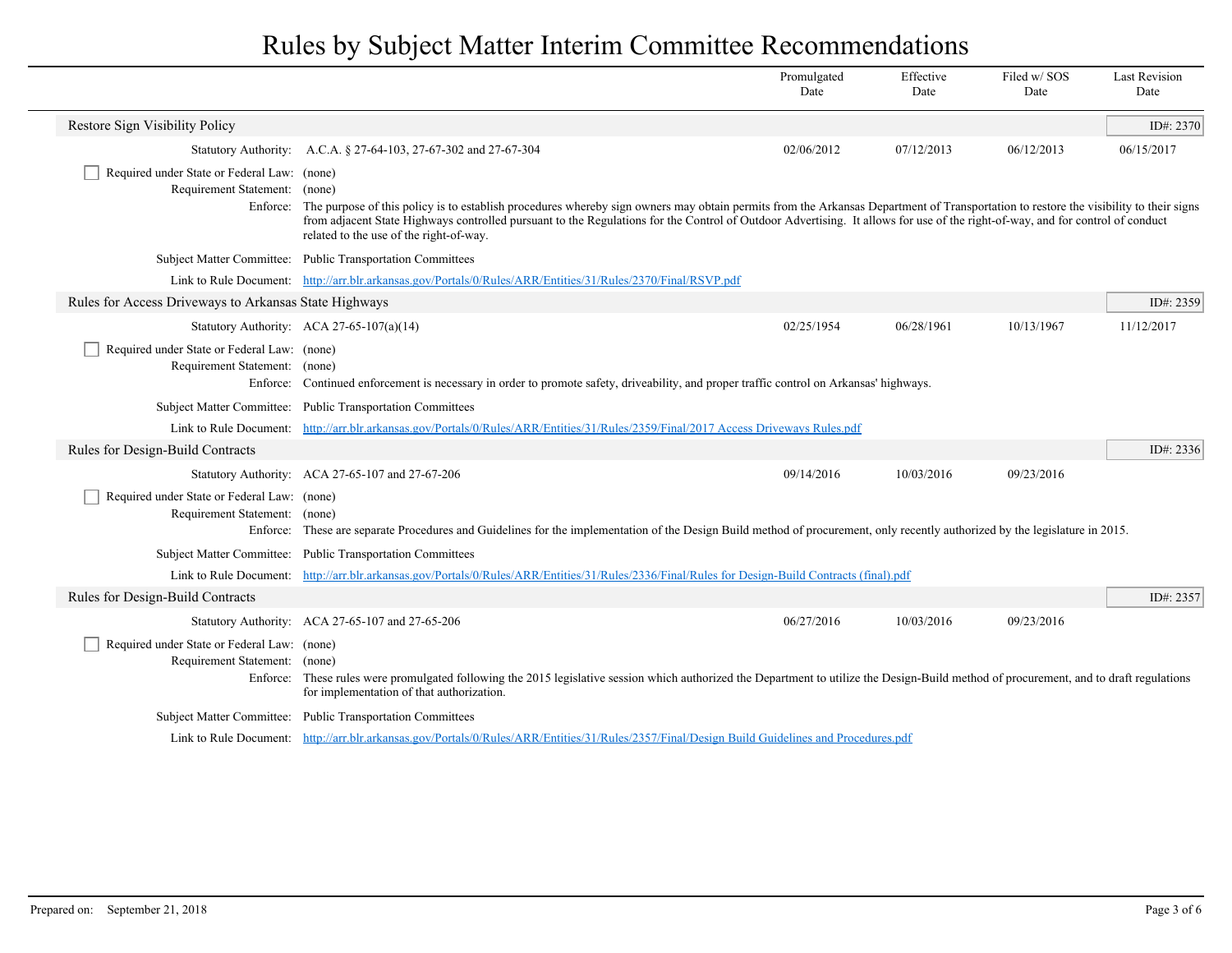|                                                                              |                                                                                                                                                                                                                                                                                                                                                                                     | Promulgated<br>Date | Effective<br>Date | Filed w/SOS<br>Date | <b>Last Revision</b><br>Date |
|------------------------------------------------------------------------------|-------------------------------------------------------------------------------------------------------------------------------------------------------------------------------------------------------------------------------------------------------------------------------------------------------------------------------------------------------------------------------------|---------------------|-------------------|---------------------|------------------------------|
| Rules for the Regulation of Outdoor Advertising                              |                                                                                                                                                                                                                                                                                                                                                                                     |                     |                   |                     | ID#: 2340                    |
|                                                                              | Statutory Authority: Arkansas Act 640 of 1967                                                                                                                                                                                                                                                                                                                                       | 01/26/1972          | 07/24/1972        | 01/01/1111          | 07/01/2007                   |
| $ \mathbf{v} $ Required under State or Federal Law: 23 USC 131               | Requirement Statement: Federal Law requires state departments of transportation to regulate outdoor advertising.<br>Enforce: Federal Law requires state departments of transportation to regulate outdoor advertising.                                                                                                                                                              |                     |                   |                     |                              |
|                                                                              | Subject Matter Committee: Public Transportation Committees                                                                                                                                                                                                                                                                                                                          |                     |                   |                     |                              |
| Link to Rule Document:                                                       | http://arr.blr.arkansas.gov/Portals/0/Rules/ARR/Entities/31/Rules/2340/Final/001.01.05-001 Outdoor Advertising.pdf                                                                                                                                                                                                                                                                  |                     |                   |                     |                              |
| Screening and Fencing of Junkyards                                           |                                                                                                                                                                                                                                                                                                                                                                                     |                     |                   |                     | ID#: $2361$                  |
|                                                                              | Statutory Authority: Arkansas Act 640 of 1967; A.C.A. 27-74-401 et seq.                                                                                                                                                                                                                                                                                                             | 06/25/1969          | 07/16/2017        | 01/01/1111          |                              |
| $ \mathbf{v} $ Required under State or Federal Law: 23 U.S.C. 131            | Requirement Statement: Federally required since 1965.<br>Enforce: A.C.A. § 27-74-405(b) provides that the commission is authorized and directed to promulgate rules governing the location, planting, construction, and maintenance, including<br>materials used therein, of the screening and fencing called for in the law. These rules follow that directive.                    |                     |                   |                     |                              |
|                                                                              | Subject Matter Committee: Public Transportation Committees                                                                                                                                                                                                                                                                                                                          |                     |                   |                     |                              |
|                                                                              | Link to Rule Document: http://arr.blr.arkansas.gov/Portals/0/Rules/ARR/Entities/31/Rules/2361/Final/Junkyards Regulations.pdf                                                                                                                                                                                                                                                       |                     |                   |                     |                              |
| Signing Policies and Guidelines                                              |                                                                                                                                                                                                                                                                                                                                                                                     |                     |                   |                     | ID#: 2371                    |
|                                                                              | Statutory Authority: Arkansas Constitutional Amendment 42. A.C.A. § 27-51-1301; A.C.A. § 27-65-107(5)<br>(13), (14)                                                                                                                                                                                                                                                                 | 06/15/1959          | 06/15/1959        | 01/11/1111          | 06/15/2016                   |
| Required under State or Federal Law: (none)<br>Requirement Statement: (none) | Enforce: There are a number of signs that are necessary for information purposes on the state highway system. Having a set of rules to identify under what circumstances various signs, such<br>as Historic District information; educational facilities; public attractions; and so on provides a resource to the public to identify those requirements in an intelligible manner. |                     |                   |                     |                              |
|                                                                              | Subject Matter Committee: Public Transportation Committees                                                                                                                                                                                                                                                                                                                          |                     |                   |                     |                              |
|                                                                              | Link to Rule Document: http://arr.blr.arkansas.gov/Portals/0/Rules/ARR/Entities/31/Rules/2371/Final/Signing Policies and Guidelines June 2016.pdf                                                                                                                                                                                                                                   |                     |                   |                     |                              |
| Standard Specification for Highway Construction                              |                                                                                                                                                                                                                                                                                                                                                                                     |                     |                   |                     | ID#: 2375                    |
|                                                                              | Statutory Authority: A.C.A. § 17-25-101 and Arkansas Act 150 of 1965; A.C.A. 27-65-207                                                                                                                                                                                                                                                                                              | 01/11/1111          | 01/11/1111        | 01/11/1111          | 01/01/2014                   |
| Required under State or Federal Law: (none)<br>Requirement Statement: (none) | Enforce: These are technical specifications setting minimum standards for highway construction depending upon various circumstances. It is necessary to provide a uniform and consistent<br>set of instructions which specify the manner and method of construction to be utilized in order to insure that bidding is consistent and minimum standards apply.                       |                     |                   |                     |                              |
|                                                                              | Subject Matter Committee: Public Transportation Committees                                                                                                                                                                                                                                                                                                                          |                     |                   |                     |                              |
|                                                                              | Link to Rule Document: http://arr.blr.arkansas.gov/Portals/0/Rules/ARR/Entities/31/Rules/2375/Final/2014SpecBook.pdf                                                                                                                                                                                                                                                                |                     |                   |                     |                              |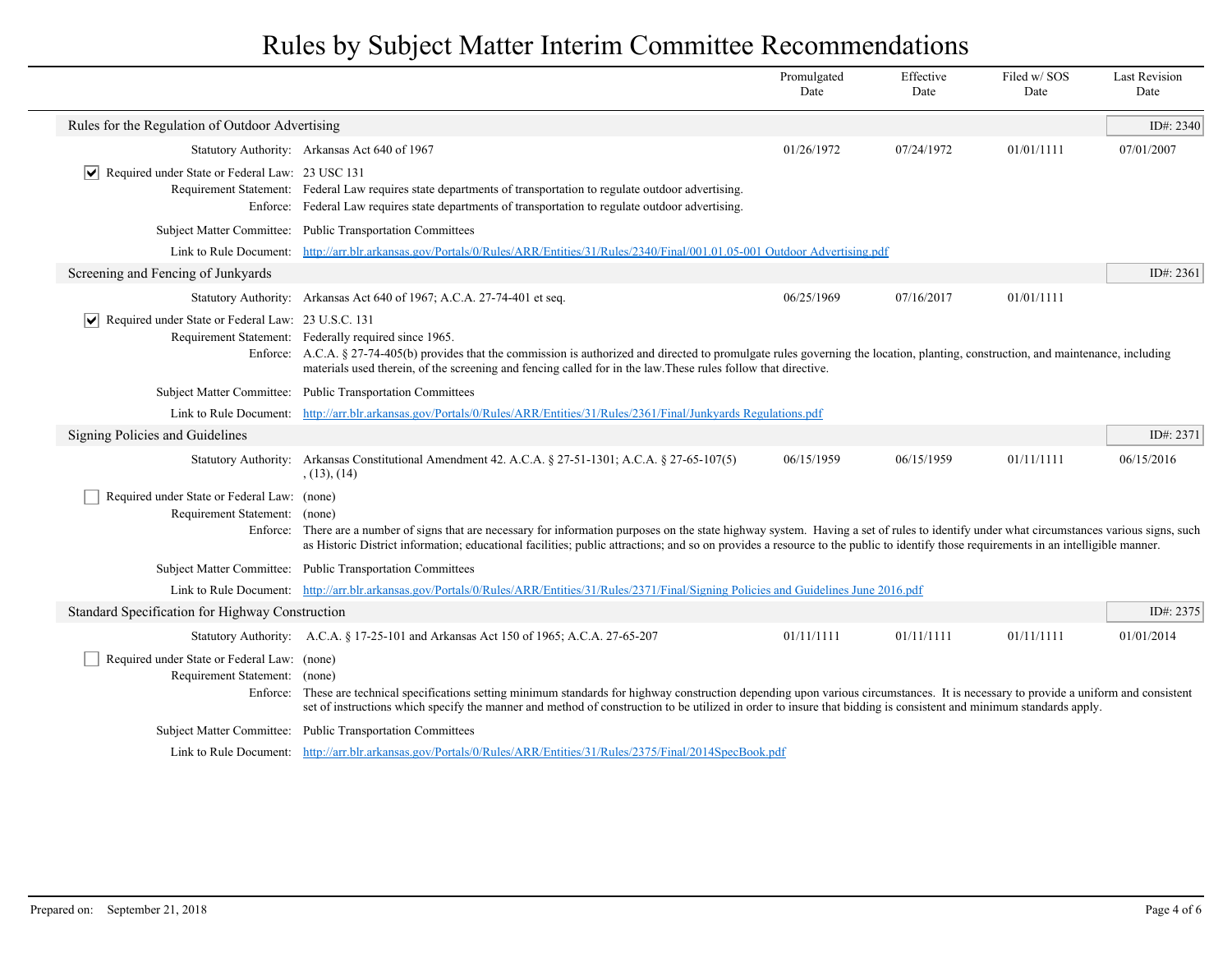|                                                                                          |                                                                                                                                                                                                                                                                                                                                                                                                                                                                                                                                | Promulgated<br>Date | Effective<br>Date | Filed w/SOS<br>Date | <b>Last Revision</b><br>Date |
|------------------------------------------------------------------------------------------|--------------------------------------------------------------------------------------------------------------------------------------------------------------------------------------------------------------------------------------------------------------------------------------------------------------------------------------------------------------------------------------------------------------------------------------------------------------------------------------------------------------------------------|---------------------|-------------------|---------------------|------------------------------|
| State Aid Street Project Criteria                                                        |                                                                                                                                                                                                                                                                                                                                                                                                                                                                                                                                |                     |                   |                     | ID#: 10744                   |
|                                                                                          | Statutory Authority: ACA 27-72-405 and 27-72-413(d)                                                                                                                                                                                                                                                                                                                                                                                                                                                                            | 12/04/2013          | 02/14/2014        | 01/15/2014          |                              |
| Required under State or Federal Law: (none)<br>Requirement Statement: (none)<br>Enforce: | The legislature has delegated to the State Aid Street Committee regulatory authority over the awarding of grants to municipalities from the State Aid Street Fund.                                                                                                                                                                                                                                                                                                                                                             |                     |                   |                     |                              |
|                                                                                          | Subject Matter Committee: Public Transportation Committees                                                                                                                                                                                                                                                                                                                                                                                                                                                                     |                     |                   |                     |                              |
|                                                                                          | Link to Rule Document: http://arr.blr.arkansas.gov/Portals/0/Rules/ARR/Entities/31/Rules/10744/Final/State Aid Street Project Criteria.pdf                                                                                                                                                                                                                                                                                                                                                                                     |                     |                   |                     |                              |
|                                                                                          | State Management Plan Section 5310 Enhanced Mobility of Seniors and Individuals with Disabilities Program                                                                                                                                                                                                                                                                                                                                                                                                                      |                     |                   |                     | ID#: 2372                    |
|                                                                                          | Statutory Authority: Arkansas Constitutional Amendment 42.                                                                                                                                                                                                                                                                                                                                                                                                                                                                     | 01/11/1111          | 01/11/1111        | 01/11/1111          | 04/01/2015                   |
| $ \mathbf{v} $ Required under State or Federal Law: 49 USC 5310                          | Requirement Statement: Requires policies for implementation of the administration of federal transit funding be developed in the form of a State Management Plan. As administrator of federal transit funds<br>the Department of Transportation is required to develop policies for the administration of the funds under the 5310 program.<br>Enforce: As administrator of federal transit funds the Department of Transportation is required to develop policies for the administration of the funds under the 5310 program. |                     |                   |                     |                              |
|                                                                                          | Subject Matter Committee: Public Transportation Committees                                                                                                                                                                                                                                                                                                                                                                                                                                                                     |                     |                   |                     |                              |
|                                                                                          | Link to Rule Document: http://arr.blr.arkansas.gov/Portals/0/Rules/ARR/Entities/31/Rules/2372/Final/5310 SMP 2015.pdf                                                                                                                                                                                                                                                                                                                                                                                                          |                     |                   |                     |                              |
| State Management Plan Section 5311 Rural Area Formula Program                            |                                                                                                                                                                                                                                                                                                                                                                                                                                                                                                                                |                     |                   |                     | ID#: 2373                    |
| Statutory Authority: 49 USC 5311                                                         |                                                                                                                                                                                                                                                                                                                                                                                                                                                                                                                                | 01/11/1111          | 01/11/1111        | 01/11/1111          | 09/01/2016                   |
| ∣V∣<br>Required under State or Federal Law: 49 USC 5311                                  | Requirement Statement: As administrator of federal transit funds the Department of Transportation is required to develop policies for the administration of the funds under the 5311 program.<br>Enforce: As administrator of federal transit funds the Department of Transportation is required to develop policies for the administration of the funds under the 5311 program.                                                                                                                                               |                     |                   |                     |                              |
|                                                                                          | Subject Matter Committee: Public Transportation Committees                                                                                                                                                                                                                                                                                                                                                                                                                                                                     |                     |                   |                     |                              |
|                                                                                          | Link to Rule Document: http://arr.blr.arkansas.gov/Portals/0/Rules/ARR/Entities/31/Rules/2373/Final/1c 5311 SMP Combined Documents.pdf                                                                                                                                                                                                                                                                                                                                                                                         |                     |                   |                     |                              |
| State Management Plan Section 5339 Bus and Bus Facilities Formula Program                |                                                                                                                                                                                                                                                                                                                                                                                                                                                                                                                                |                     |                   |                     | ID#: 2374                    |
| Statutory Authority: 49 USC 5339                                                         |                                                                                                                                                                                                                                                                                                                                                                                                                                                                                                                                | 01/11/1111          | 01/11/1111        | 01/11/1111          | 03/01/1111                   |
| Required under State or Federal Law: 49 USC 5339                                         | Requirement Statement: As administrator of federal transit funds under the 5339 program the Department of Transportation is required to develop policies to implement the administration of the program as<br>set out in 49 USC 5339.<br>Enforce: As administrator of federal transit funds under the 5339 program the Department of Transportation is required to develop policies to implement the administration of the program                                                                                             |                     |                   |                     |                              |
|                                                                                          | as set out in 49 USC 5339.                                                                                                                                                                                                                                                                                                                                                                                                                                                                                                     |                     |                   |                     |                              |
|                                                                                          | Subject Matter Committee: Public Transportation Committees                                                                                                                                                                                                                                                                                                                                                                                                                                                                     |                     |                   |                     |                              |
|                                                                                          | Link to Rule Document: http://arr.blr.arkansas.gov/Portals/0/Rules/ARR/Entities/31/Rules/2374/Final/5339 SMP March - 2016.pdf                                                                                                                                                                                                                                                                                                                                                                                                  |                     |                   |                     |                              |